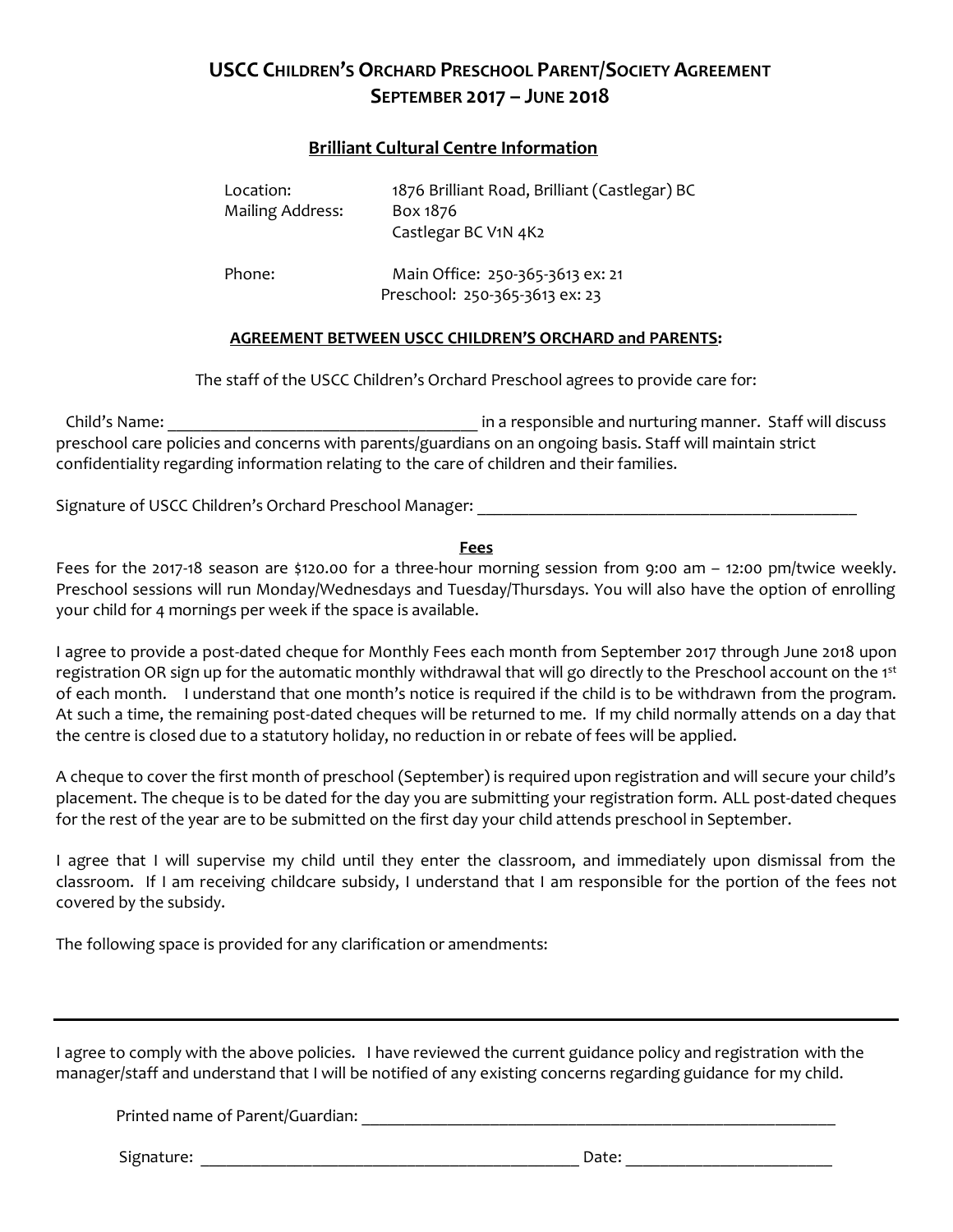# **USCC CHILDREN'S ORCHARD RUSSIAN EXPOSURE PRESCHOOL - REGISTRATION FORM**

| Registration Date:                                                                   |               |                          |                      |  |
|--------------------------------------------------------------------------------------|---------------|--------------------------|----------------------|--|
| Child's Full Legal Name:                                                             |               | Name used:               |                      |  |
| Child's Birthdate:                                                                   |               | Place of birth:          |                      |  |
| Child is:<br>Male<br>Female (circle)                                                 |               | Home Phone:              |                      |  |
| Child's Mailing Address:                                                             |               | Child's Street Address:  |                      |  |
| Indicate Child's Guardian/Custodial Parent:                                          | Mother        | Father                   | Other<br><b>Both</b> |  |
| Mother's Name                                                                        |               | Occupation:              |                      |  |
| Place of Work:                                                                       |               | Hours of Work            |                      |  |
| Home Phone:                                                                          | Work Phone:   |                          | Cell Phone:          |  |
| <b>E-Mail Address</b>                                                                |               | <b>Medical Concerns:</b> |                      |  |
| Father's Name                                                                        |               | Occupation:              |                      |  |
| Place of Work:                                                                       |               | Hours of Work:           |                      |  |
| Home Phone:                                                                          | Work Phone:   |                          | Cell Phone:          |  |
| <b>E-Mail Address</b>                                                                |               |                          |                      |  |
| Legal Guardian's Name:                                                               |               | Occupation:              |                      |  |
| Place of Work:                                                                       |               | Hours of Work:           |                      |  |
| Home Phone:                                                                          | Work Phone:   |                          | Cell Phone:          |  |
| <b>E-Mail Address</b>                                                                |               |                          |                      |  |
| Give the names & phone numbers of two people who may be called in case of emergency: |               |                          |                      |  |
| Name:                                                                                | Relationship: |                          | Phone:               |  |
|                                                                                      |               |                          |                      |  |
| Please name any other people who may pick up your child from Preschool:              |               |                          |                      |  |
| Name:                                                                                | Relationship: |                          | Phone:               |  |
| Name                                                                                 | Relationship: |                          | Phone:               |  |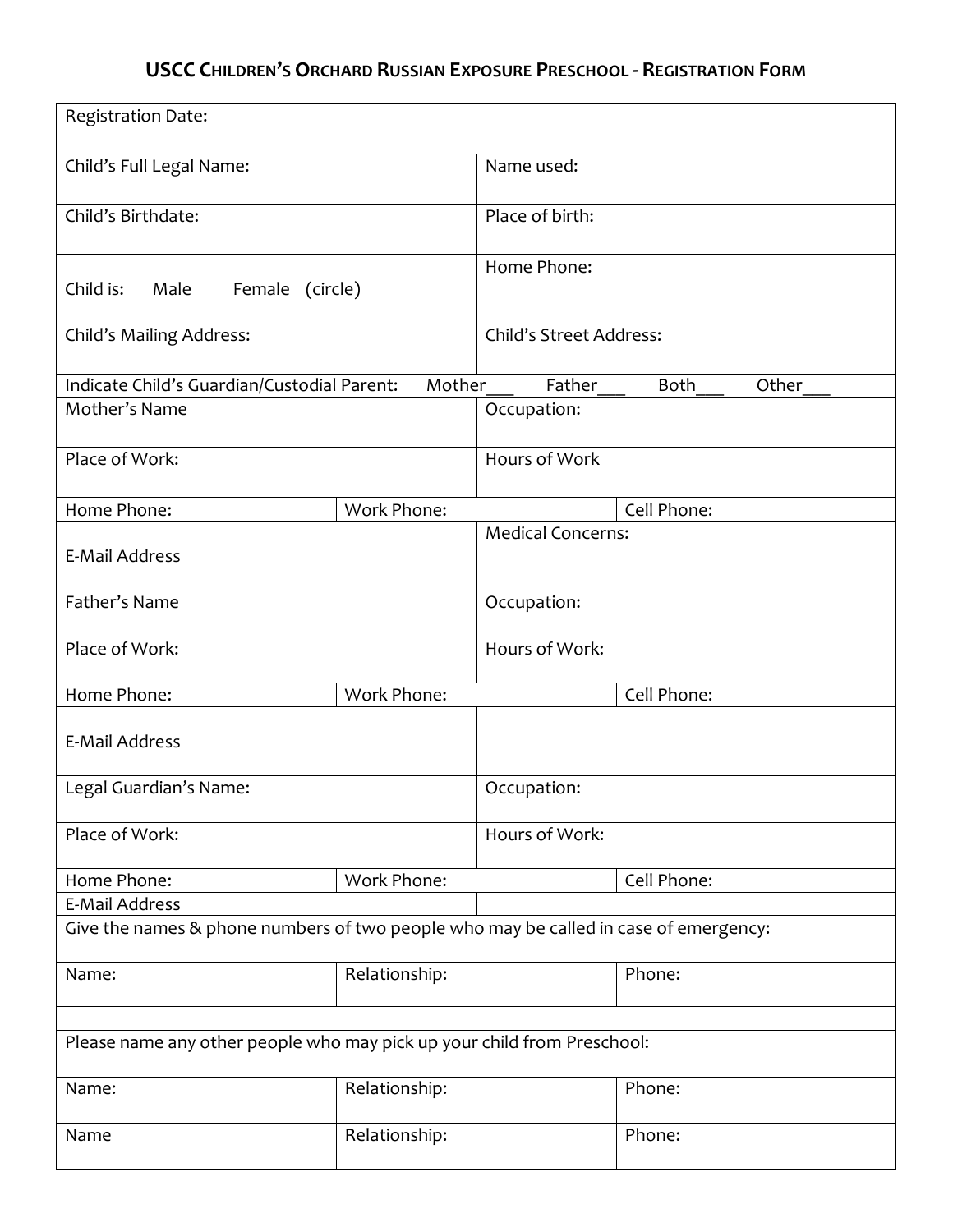# **HEALTH RECORD & EMERGENCY CONSENT FORM**

| *Attach procedure to follow in case of allergic reaction.*                                               |                                                                                           |  |  |  |  |
|----------------------------------------------------------------------------------------------------------|-------------------------------------------------------------------------------------------|--|--|--|--|
|                                                                                                          |                                                                                           |  |  |  |  |
|                                                                                                          |                                                                                           |  |  |  |  |
| <b>Childhood Diseases</b>                                                                                |                                                                                           |  |  |  |  |
|                                                                                                          | Has your child had: (please circle) Chicken Pox Measles Mumps Other: ___________          |  |  |  |  |
| Please provide us with information on vaccines that your child has received: (please circle if received) |                                                                                           |  |  |  |  |
| *Hepatitis B                                                                                             | *DTaP-Hib (Haemophilus influenzae type B) *Polio (IPV)                                    |  |  |  |  |
| *Pneumococcal (PCV)                                                                                      | *Meningococcal (MEN-C)                                                                    |  |  |  |  |
|                                                                                                          | *Measles/Mumps/Rubella (MMR) *Varicella (if child has not yet had chicken pox) *Influenza |  |  |  |  |

## **ILLNESS/EMERGENCY CONSENT**

Medications will not be given to my child unless I have completed an *"Authorization to Administer Medication"* form and provided a doctor's note. I will not send my child to preschool if my child is ill, and I will notify the centre if my child has come in contact with a communicable disease. If my child becomes ill while attending the program, I understand that the centre will contact me to pick up my child. If I cannot come, I will have an alternate pick up my child. In case of accident or illness, I authorize the centre to contact a physician and/or an ambulance if a parent/guardian cannot be reached immediately. I agree that any cost incurred for such services shall be my sole responsibility.

**\_\_\_\_\_\_\_\_\_\_\_\_\_\_\_\_\_\_\_\_\_\_\_\_\_\_\_\_\_\_\_\_\_\_\_\_\_\_ \_\_\_\_\_\_\_\_\_\_\_\_\_\_\_\_\_\_\_\_\_\_\_\_\_\_\_\_\_\_\_\_\_\_\_ Date Parent/Guardian's Signature**

**Witness**

**\_\_\_\_\_\_\_\_\_\_\_\_\_\_\_\_\_\_\_\_\_\_\_\_\_\_\_\_\_\_\_\_\_\_\_\_\_\_**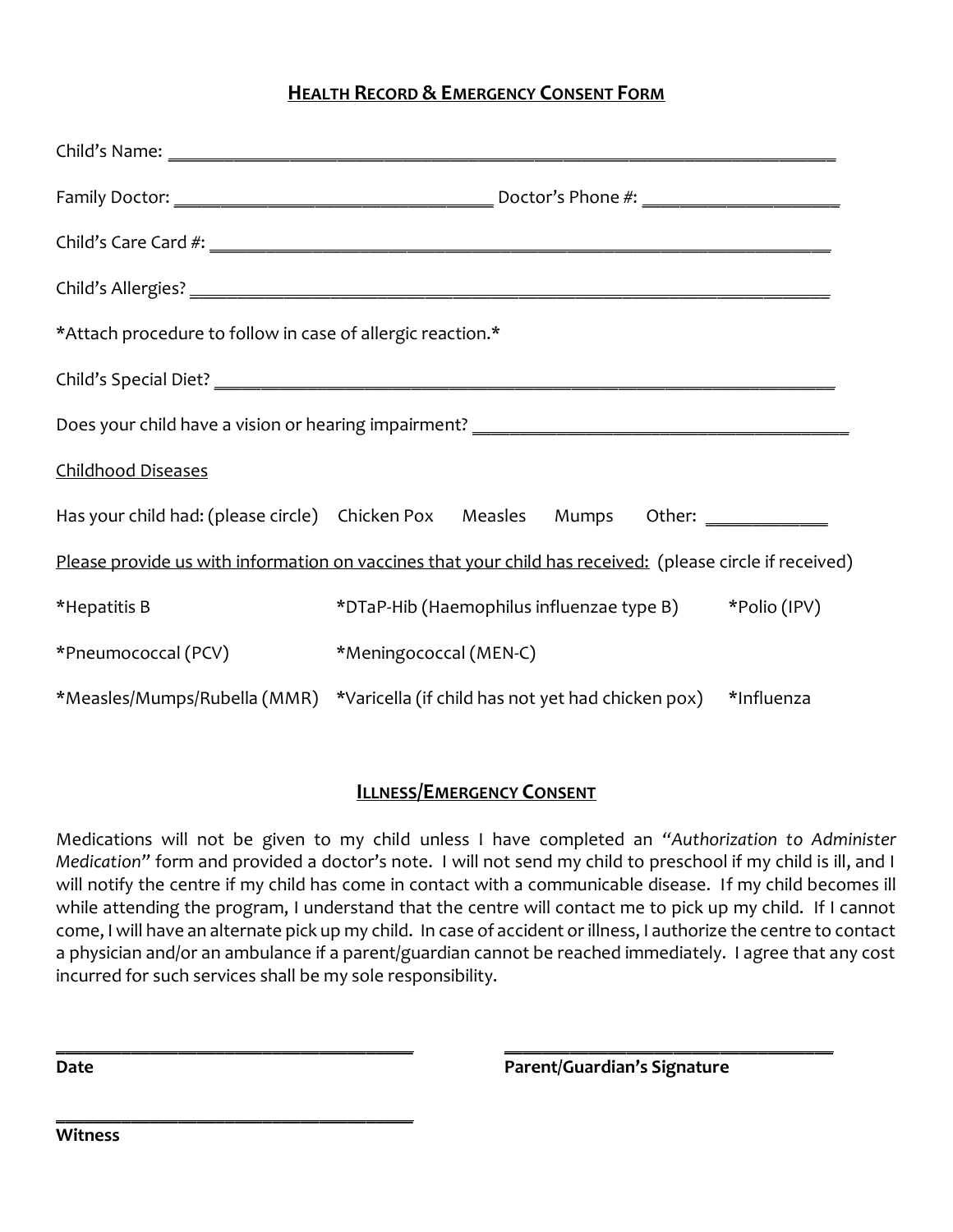## **ADDITIONAL PERMISSIONS**

#### **Field Trips**

I give permission for my child \_\_\_\_\_\_\_\_\_\_\_\_\_\_\_\_\_\_\_\_\_\_\_\_\_\_\_\_\_\_\_\_\_\_\_\_\_to participate in field trips with the teachers. These field trips consist of walks around the neighbourhood of the preschool.

Yes No (circle)

#### **Photographs**

I give permission for my child's \_\_\_\_\_\_\_\_\_\_\_\_\_\_\_\_\_\_\_\_\_\_\_\_\_\_\_\_\_\_\_\_\_\_\_\_\_\_\_\_\_ photograph to be taken and displayed at the preschool. Such photographs may also be used in advertising for the preschool in a variety of media, and/or as part of a thank you card that may be presented to a supporter of the program.

Yes No (circle)

Signature of Parent/Guardian: \_\_\_\_\_\_\_\_\_\_\_\_\_\_\_\_\_\_\_\_\_\_\_\_\_\_\_\_\_\_\_\_\_\_ Date: \_\_\_\_\_\_\_\_\_\_\_\_\_\_\_\_\_

# **CHILD PROTECTION POLICY**

### **I understand that:**

- 1. My child will not be released to anyone other than those persons listed as authorized to pick up my child on the Registration Form, unless I inform the teachers in writing.
- 2. My child will not be allowed to depart from this facility for an extra-curricular activity, or otherwise, without the accompaniment of an authorized adult.
- 3. Smoking is not permitted on the preschool premises.
- 4. If a custodial parent does not want a non-custodial parent to have access to their child, Children's Orchard Preschool must have a copy of the custody papers on file.
- 5. The caregiver is required by law to report to the Ministry of Children and Families and the RCMP any cases of suspected child abuse.
- 6. The caregiver will only release the child to a parent/guardian or delegate who they deem is able to provide safe care.
- 7. In the event of suspected abuse at the daycare, parents will report to the Ministry of Health (Licensing Officer) at 250-505-7245. Alleged or suspected abuse within a childcare facility is a reportable incident. Parents or colleagues may report directly to the Licensing Officer if they do not feel comfortable going to the Preschool Executive. The preschool will not take any action against a parent or employee for reporting alleged or suspected abuse within the facility if the report is made in good faith. The preschool will not interrupt or threaten to interrupt service to a family as a result of a report or stated intention to report alleged or suspected abuse within the facility if the report is made in good faith. We strive to communicate in a supportive and open manner at all times, therefore allowing parents to voice their concerns and feel heard even in the most difficult situations.

**Signature of Parent/Guardian: \_\_\_\_\_\_\_\_\_\_\_\_\_\_\_\_\_\_\_\_\_\_\_\_\_\_\_\_\_\_\_\_\_\_ Date: \_\_\_\_\_\_\_\_\_\_\_\_\_\_\_\_\_**